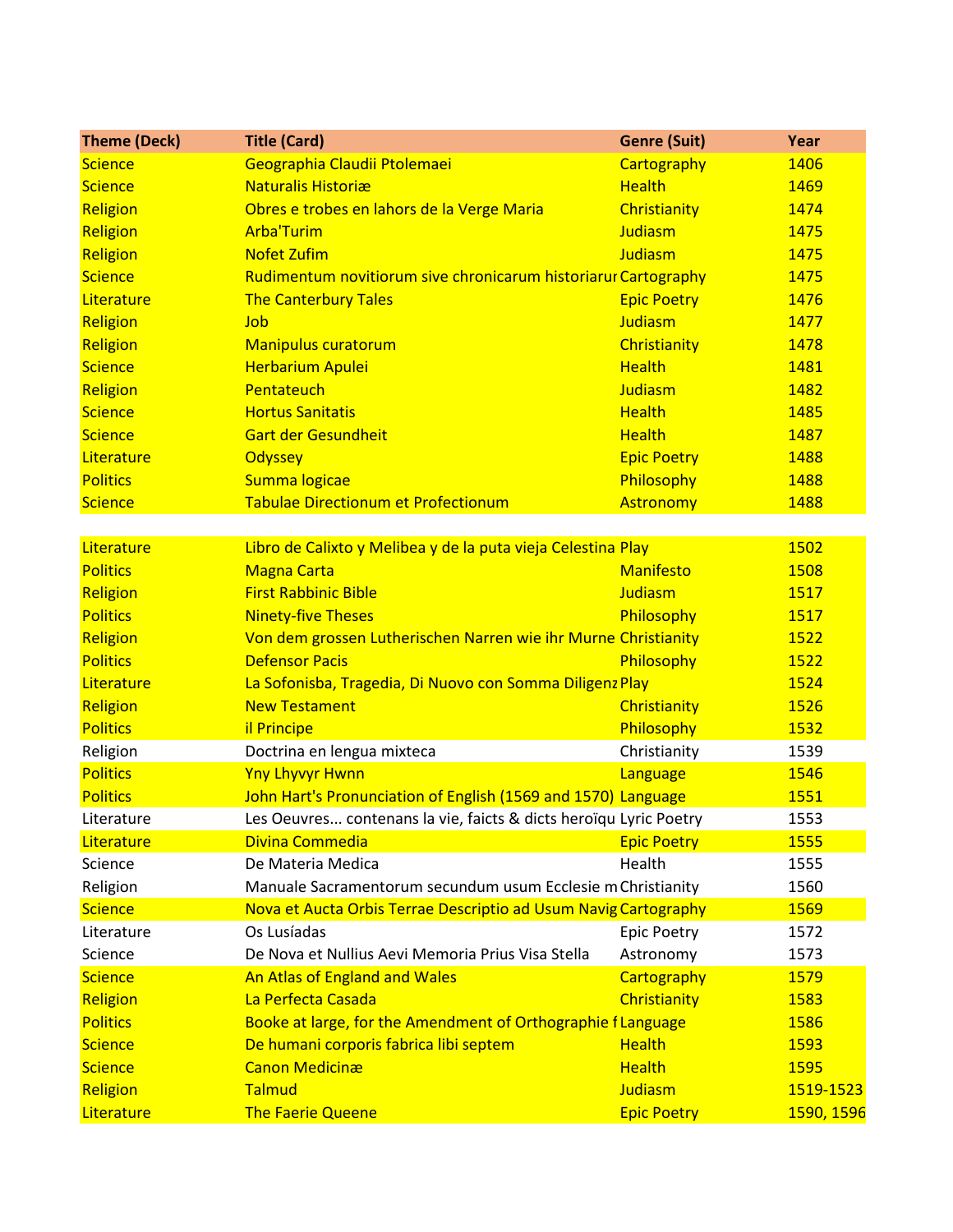| Science         | Teatro d'el orbe de la Tierra                                          | Cartography            | 1602 |
|-----------------|------------------------------------------------------------------------|------------------------|------|
| Literature      | El ingenioso hidalgo Don Quixote de la Mancha                          | Prose                  | 1605 |
| <b>Science</b>  | Le jardin du roy très chrestien Henry IV, Roy de Franc Natural Science |                        | 1608 |
| Literature      | <b>Shakespeares Sonnets</b>                                            | <b>Lyric Poetry</b>    | 1609 |
| <b>Politics</b> | <b>Nova Francia</b>                                                    | <b>History</b>         | 1609 |
| <b>Science</b>  | <b>Sidereus Nuncius</b>                                                | <b>Astronomy</b>       | 1610 |
| Religion        | <b>King James Bible</b>                                                | Christianity           | 1611 |
| Religion        | Ainsworth Psalter (The Books of Psalmes)                               | Christianity           | 1612 |
| <b>Science</b>  | Istoria e dimostrazioni intorno alle macchie solari e lo Astronomy     |                        | 1613 |
| Science         | Harmonices Mundi                                                       | Astronomy              | 1619 |
| Literature      | Mr William Shakespeares Comedies, Histories, & Trag Play               |                        | 1623 |
| Literature      | Chriemhilden Rache (Nibelungenlied)                                    | <b>Epic Poetry</b>     | 1624 |
| <b>Science</b>  | <b>Dell'elixir Vitæ</b>                                                | <b>Natural Science</b> | 1624 |
| <b>Science</b>  | <b>Tabulae Rudolphinae</b>                                             | Astronomy              | 1627 |
| <b>Science</b>  | De Motu Cordis, or Exercitatio Anatomica de Motu CoHealth              |                        | 1628 |
| Religion        | <b>Bay Psalm Book</b>                                                  | Christianity           | 1640 |
| <b>Science</b>  | A Fine Composite Atlas of French and Dutch Maps                        | Cartography            | 1640 |
| <b>Politics</b> | Leviathan or The Matter, Forme and Power of a Comi Philosophy          |                        | 1651 |
| Literature      | Ermordete Majestät, oder Carolus Stuardus                              | Play                   | 1657 |
| Literature      | Snorra Edda                                                            | <b>Epic Poetry</b>     | 1665 |
| Literature      | <b>Paradise Lost</b>                                                   | <b>Epic Poetry</b>     | 1667 |
| Literature      | <b>Simplicius Simplicissimus</b>                                       | Prose                  | 1668 |
| <b>Science</b>  | Philosophiae Naturalis Principia Mathematica                           | <b>Natural Science</b> | 1687 |
| <b>Politics</b> | <b>Essays Concerning Humane Understanding</b>                          | Philosophy             | 1689 |
|                 |                                                                        |                        |      |
| <b>Science</b>  | La Sphère Royale                                                       | Cartography            | 1717 |
| Politics        | Het Groote Tafereel Der Dwaasheid                                      | History                | 1720 |
| Religion        | Watts's The Psalms of David                                            | Christianity           | 1740 |
| Literature      | Il servitore di due padroni                                            | Play                   | 1746 |
| Politics        | A Discourse on the Moral Effects of the Arts and Scier Philosophy      |                        | 1750 |
| <b>Science</b>  | Encyclopédie, ou Dictionnaire Raisonné des Sciences, Natural Science   |                        | 1751 |
| <b>Science</b>  | Histoire des mathématiques                                             | Astronomy              | 1758 |
| <b>Science</b>  | <b>Traité des Arbres Fruitiers</b>                                     | <b>Natural Science</b> | 1768 |
| <b>Science</b>  | Domestic medicine or, a Treatise on the Prevention a Health            |                        | 1772 |
| Literature      | Poems on Various Subjects, Religious and Moral                         | <b>Lyric Poetry</b>    | 1773 |
| <b>Science</b>  | <b>Catalog of Nebulae and Star Clusters</b>                            | Astronomy              | 1774 |
| Politics        | Declaration of Independence                                            | Manifesto              | 1776 |
| <b>Politics</b> | The History of the Decline and Fall of the Roman Emp History           |                        | 1776 |
| <b>Science</b>  | A Plan of Boston in New England with its Environs                      | Cartography            | 1777 |
| Politics        | Constitution in The Pennsylvania Packet and Daily Ad Manifesto         |                        | 1787 |
| Politics        | The Federalist                                                         | History                | 1788 |
| <b>Politics</b> | <b>Brunswick Manifesto</b>                                             | <b>Manifesto</b>       | 1792 |
| Religion        | <b>Netivot Shalom</b>                                                  | Judiasm                | 1793 |
| Literature      | <b>The Book of Urizen</b>                                              | <b>Epic Poetry</b>     | 1794 |
| Literature      | Jacques Casanova de Seingalt Vénitien, Histoire de ma Prose            |                        | 1797 |
| Politics        | Critik der reinen Vernunft                                             | Philosophy             | 1797 |
| Literature      | Lyrical ballads, with a few other Poems                                | <b>Lyric Poetry</b>    | 1798 |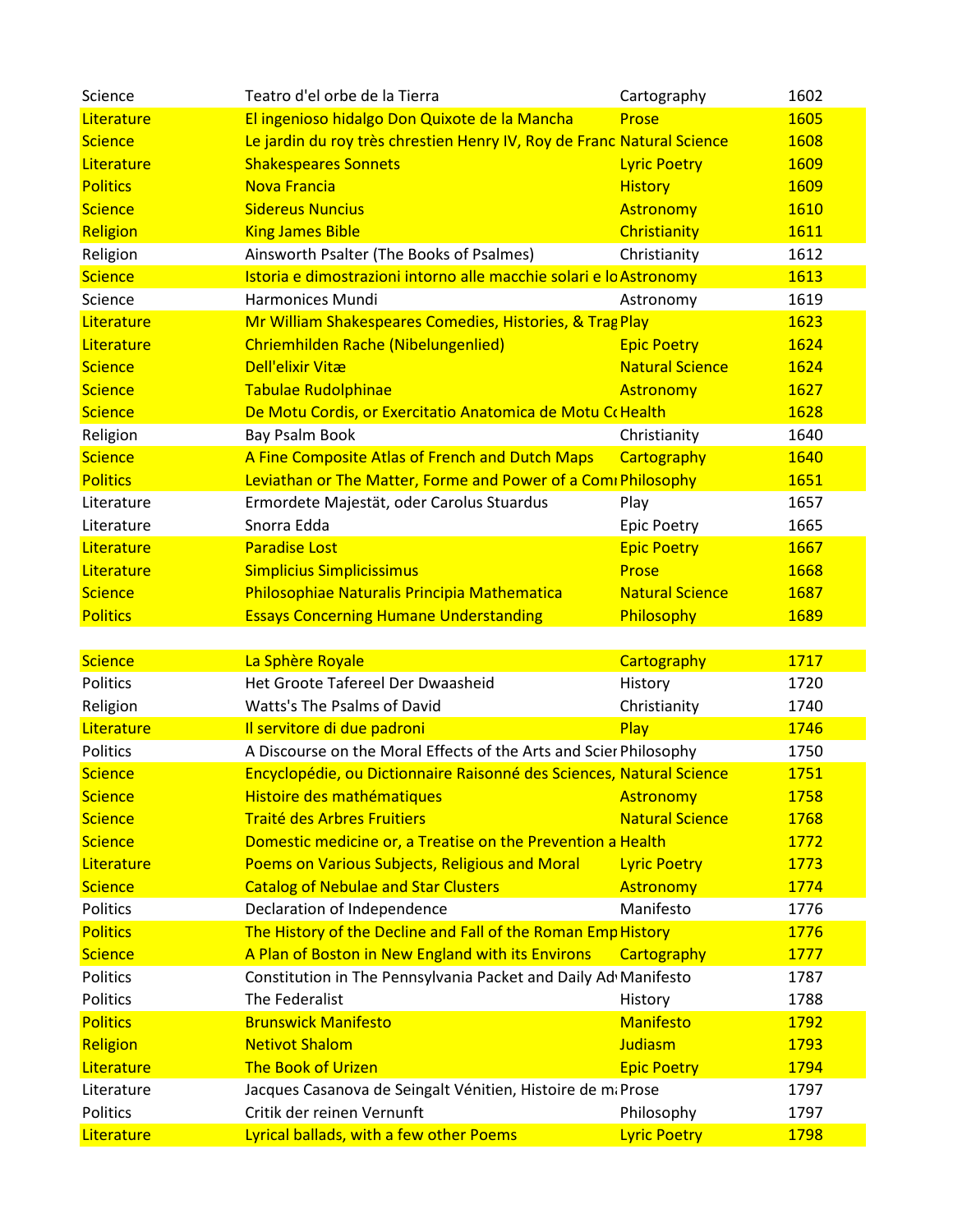| Literature                                       | El sí de las Niñas la Comedia Nueva o El café Poesías Play                                                                     |                                                                      | 1801                         |
|--------------------------------------------------|--------------------------------------------------------------------------------------------------------------------------------|----------------------------------------------------------------------|------------------------------|
| <b>Science</b>                                   | Les liliacées                                                                                                                  | <b>Natural Science</b>                                               | <b>1802</b>                  |
| Literature                                       | Penthesilea Erläuterungen und Dokumente                                                                                        | Play                                                                 | 1808                         |
| Literature                                       | <b>Pride and Prejudice</b>                                                                                                     | Prose                                                                | 1813                         |
| Literature                                       | <b>Waverley, or Tis Sixty Years Since</b>                                                                                      | Prose                                                                | 1814                         |
| Literature                                       | Frankenstein                                                                                                                   | Prose                                                                | 1818                         |
| <b>Politics</b>                                  | Historical, Military, and Picturesque Observations on History                                                                  |                                                                      | 1818                         |
| Religion                                         | <b>Divre Ha-berit</b>                                                                                                          | Judiasm                                                              | 1819                         |
| Religion                                         | <b>Hamburg Temple Prayer Book</b>                                                                                              | Judiasm                                                              | 1819                         |
| <b>Politics</b>                                  | Grundlinien der Philosophie des Rechts                                                                                         | Philosophy                                                           | 1821                         |
| <b>Science</b>                                   | Histoire de l'astronomie moderne                                                                                               | Astronomy                                                            | 1821                         |
| <b>Science</b>                                   | <b>Birds of America</b>                                                                                                        | <b>Natural Science</b>                                               | 1827                         |
| Religion                                         | The Book of Mormon                                                                                                             | Christianity                                                         | 1830                         |
| Politics                                         | A Grammar of the Cherokee Language                                                                                             | Language                                                             | 1831                         |
| Politics                                         | <b>Engelsk Formlære</b>                                                                                                        | Language                                                             | 1832                         |
| Religion                                         | Talmud                                                                                                                         | Judiasm                                                              | 1835                         |
| <b>Politics</b>                                  | <b>Democracy in America</b>                                                                                                    | <b>History</b>                                                       | 1835                         |
| Literature                                       | Myortvye dushi                                                                                                                 | Prose                                                                | 1842                         |
| <b>Politics</b>                                  | <b>Discourses on Art</b>                                                                                                       | <b>Manifesto</b>                                                     | 1842                         |
| Politics                                         | The Narrative of the Life of Frederick Douglass                                                                                | History                                                              | 1845                         |
| <b>Politics</b>                                  | Manifest der Kommunistischen Partei                                                                                            | <b>Manifesto</b>                                                     | 1848                         |
| Politics                                         | The History of England from the Accession of James t History                                                                   |                                                                      | 1848                         |
| Literature                                       | Leaves of Grass                                                                                                                | <b>Epic Poetry</b>                                                   | 1855                         |
| <b>Science</b>                                   | On the Origin of Species                                                                                                       | <b>Natural Science</b>                                               | <b>1859</b>                  |
| <b>Science</b>                                   | On the Antiseptic Principle in the Practice of Surgery i Health                                                                |                                                                      | 1867                         |
| Literature                                       | Pepita Jiménez                                                                                                                 | Prose                                                                | 1874                         |
| Literature                                       | Et dukkehjem                                                                                                                   | Play                                                                 | 1879                         |
| <b>Politics</b>                                  | <b>The Oxford English Dictionary: First Fascicle</b>                                                                           | Language                                                             | 1884                         |
| <b>Science</b>                                   | A monograph of the Meropidae, or Family of the Bee Natural Science                                                             |                                                                      | 1884                         |
| <b>Science</b>                                   | Sur la Rage, in Catalogue of Scientific Papers by the R Health                                                                 |                                                                      | 1884                         |
| Literature                                       | Poems of Emily Dickinson                                                                                                       | <b>Lyric Poetry</b>                                                  | 1890                         |
| Literature                                       | Realidad                                                                                                                       | Play                                                                 | 1892                         |
| Science                                          | The Principles and Practice of Medicine: Designed for Health                                                                   |                                                                      | 1892                         |
| <b>Science</b>                                   | <b>Die Traumdeutung</b>                                                                                                        | <b>Health</b>                                                        | <b>1899</b>                  |
| Religion                                         | Ceremonies des Juifs                                                                                                           | Judiasm                                                              | 1845-1853                    |
| Religion                                         | Mishna Berurah                                                                                                                 | Judiasm                                                              | 1884-1902                    |
| Politics                                         | The Souls of Black Folk                                                                                                        | History                                                              | 1903                         |
| Literature                                       | Cantos de vida y esperanza, los cisnes y otros poemas Lyric Poetry                                                             |                                                                      | 1905                         |
| <b>Politics</b>                                  | <b>Oktyabrsky Manifest</b>                                                                                                     | <b>Manifesto</b>                                                     | 1905                         |
| Literature                                       | A Playboy of the Western World: A comedy in three a Play                                                                       |                                                                      | 1907                         |
| Literature                                       | À la recherche du temps perdu                                                                                                  | Prose                                                                | 1913                         |
|                                                  |                                                                                                                                |                                                                      |                              |
|                                                  |                                                                                                                                |                                                                      |                              |
|                                                  |                                                                                                                                |                                                                      |                              |
|                                                  |                                                                                                                                |                                                                      |                              |
| Literature<br>Politics<br>Literature<br>Politics | <b>Prufrock and Other Observations</b><br>Manifeste DaDa<br>Impresiones y paisajes<br>Democrazia Futurista: Dinamismo Politico | <b>Lyric Poetry</b><br>Manifesto<br><b>Lyric Poetry</b><br>Manifesto | 1915<br>1916<br>1918<br>1919 |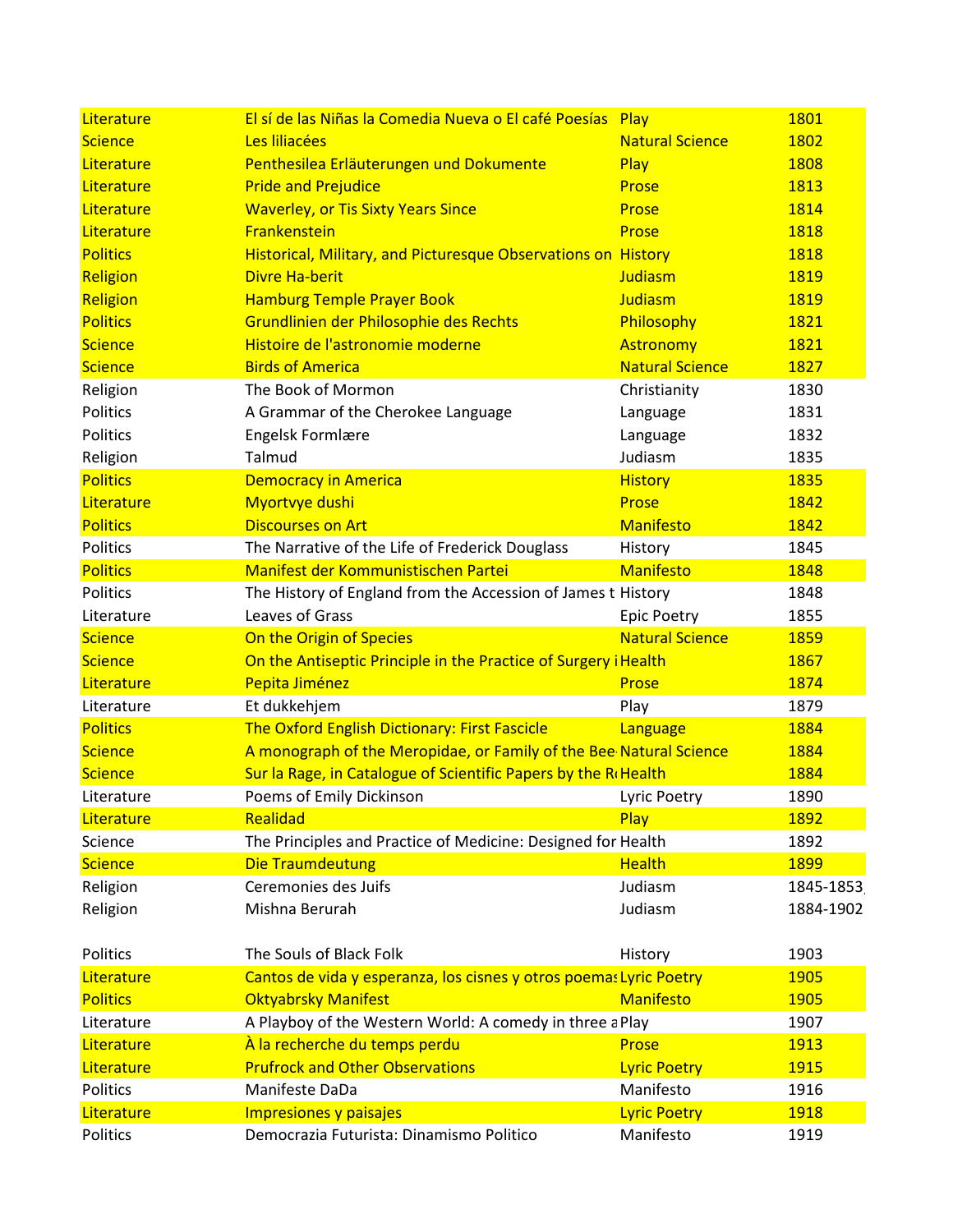| <b>Politics</b> | Il manifesto dei fasci italiani di combattimento              | <b>Manifesto</b>       | 1919      |
|-----------------|---------------------------------------------------------------|------------------------|-----------|
| Politics        | Staatliche Bauhaus in Weimar 1919-1923                        | Manifesto              | 1919      |
|                 |                                                               |                        |           |
| Literature      | The Great Gatsby                                              | Prose                  | 1925      |
| Politics        | Mein Kampf                                                    | Manifesto              | 1925      |
| Politics        | The Organizational Platform of the Libertarian Comm Manifesto |                        | 1926      |
| Literature      | The Tower                                                     | Lyric Poetry           | 1928      |
| Literature      | Mensagem                                                      | Lyric Poetry           | 1934      |
| Literature      | Gone with the Wind                                            | Prose                  | 1936      |
| Science         | Realm of the Nebulae                                          | Astronomy              | 1936      |
| Politics        | All the Kings' Men                                            | History                | 1946      |
| Literature      | Der Sand aus den Urnen                                        | Lyric Poetry           | 1948      |
| Politics        | La Forja de un Rebelde                                        | History                | 1948      |
| Literature      | Death of a Salesman                                           | Play                   | 1949      |
| Politics        | lemente und Ursprünge totaler Herrschaft                      | Philosophy             | 1951      |
| Literature      | A Mask for Janus                                              | Lyric Poetry           | 1952      |
| Literature      | En attendant Godot                                            | Play                   | 1953      |
| Literature      | Maximus Poems, 1-10                                           | <b>Epic Poetry</b>     | 1953      |
| Literature      | A Draft of XXX Cantos                                         | <b>Epic Poetry</b>     | 1954      |
| Literature      | Il Gattopardo                                                 | Prose                  | 1958      |
| Politics        | Gramadach na Gaeilge agus Litriú na Gaeilge                   | Language               | 1958      |
| Literature      | Die Blechtrommel                                              | Prose                  | 1959      |
| Literature      | A Raisin in the Sun                                           | Play                   | 1959      |
| Politics        | Strukturwandel der Öffentlichkeit                             | Philosophy             | 1962      |
| Literature      | Ariel                                                         | Lyric Poetry           | 1965      |
| Politics        | The Autobiography of Malcolm X                                | History                | 1965      |
| Science         | The character of physical law                                 | <b>Natural Science</b> | 1965      |
| Science         | Science: Isotropy of Cosmic Background Radiation at Astronomy |                        | 1967      |
| Science         | The double helix                                              | <b>Natural Science</b> | 1968      |
| Religion        | Portney's Complaint                                           | Judiasm                | 1969      |
| Politics        | Foirm na n-Urrnuidheadh                                       | Language               | 1970      |
| Politics        | A Theory of Justice                                           | Philosophy             | 1971      |
| Politics        | A Short History of the Hebrew Language                        | Language               | 1973      |
| Politics        | Reflections on Language                                       | Language               | 1975      |
| Science         | The Selfish Gene                                              | <b>Natural Science</b> | 1976      |
| Science         | History of Cartography                                        | Cartography            | 1987      |
| Science         | A brief history of time                                       | <b>Natural Science</b> | 1988      |
| Science         | <b>Envisioning Information</b>                                | Cartography            | 1990      |
| Science         | How to Lie with Maps                                          | Cartography            | 1991      |
| Politics        | Breve Historia de España                                      | History                | 1994      |
| Politics        | The Language Instinct                                         | Language               | 1994      |
| Science         | The NASA atlas of the solar system                            | Astronomy              | 1997      |
| Politics        | <b>Elementary Cryptanalysis</b>                               | Language               | 1998      |
| Literature      | Paterson                                                      | <b>Epic Poetry</b>     | 1946-1958 |
|                 |                                                               |                        |           |
| Science         | Norton's star atlas and reference handbook                    | Astronomy              | 2000      |
| Politics        | Women and Human Development                                   | Philosophy             | 2001      |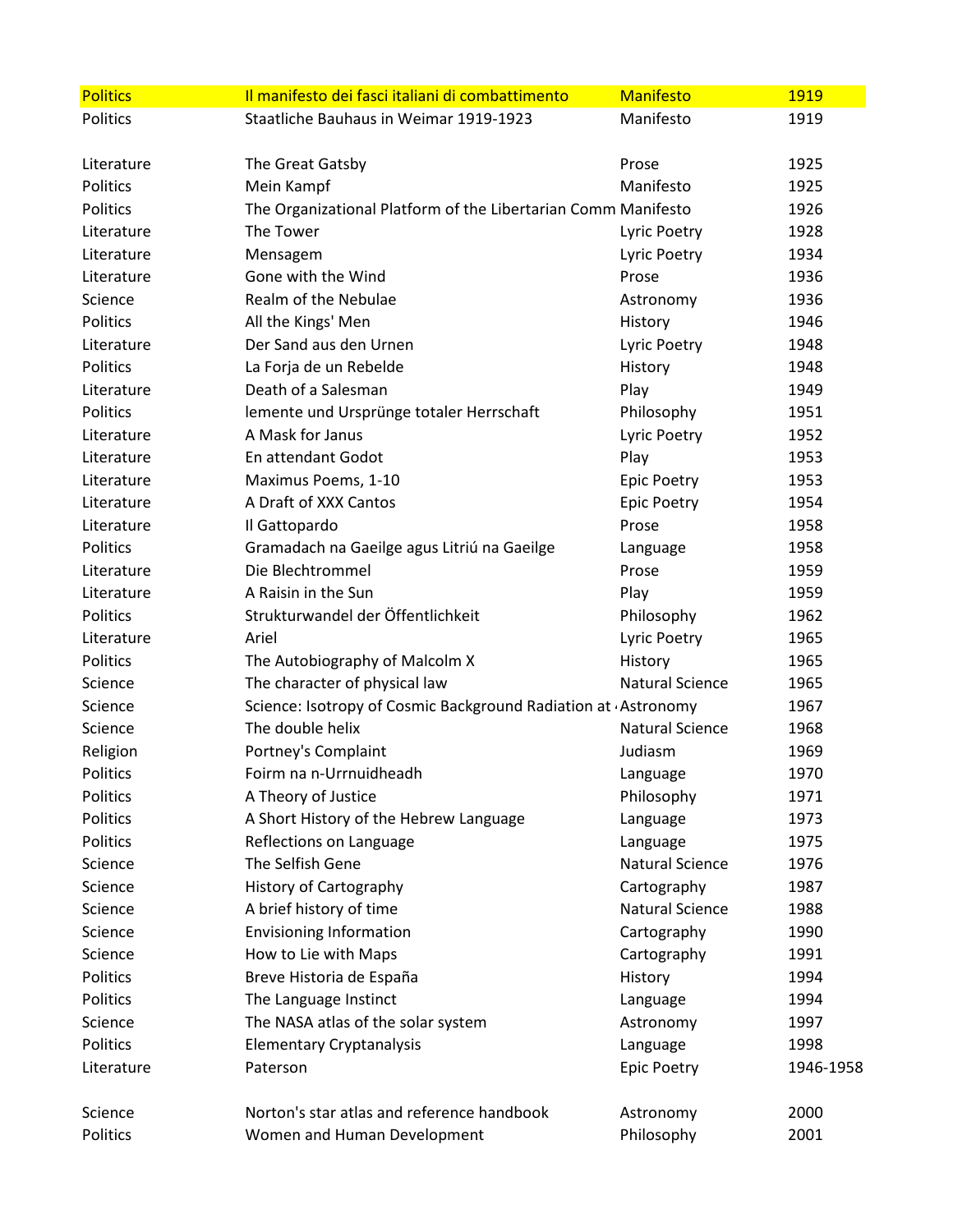| Science         | Maps of the Imagination         | Cartography | 2007 |
|-----------------|---------------------------------|-------------|------|
| Science         | An Atlas of Radical Cartography | Cartography | 2007 |
| <b>Politics</b> | Luritia Picture Dictionary      | Language    | 2016 |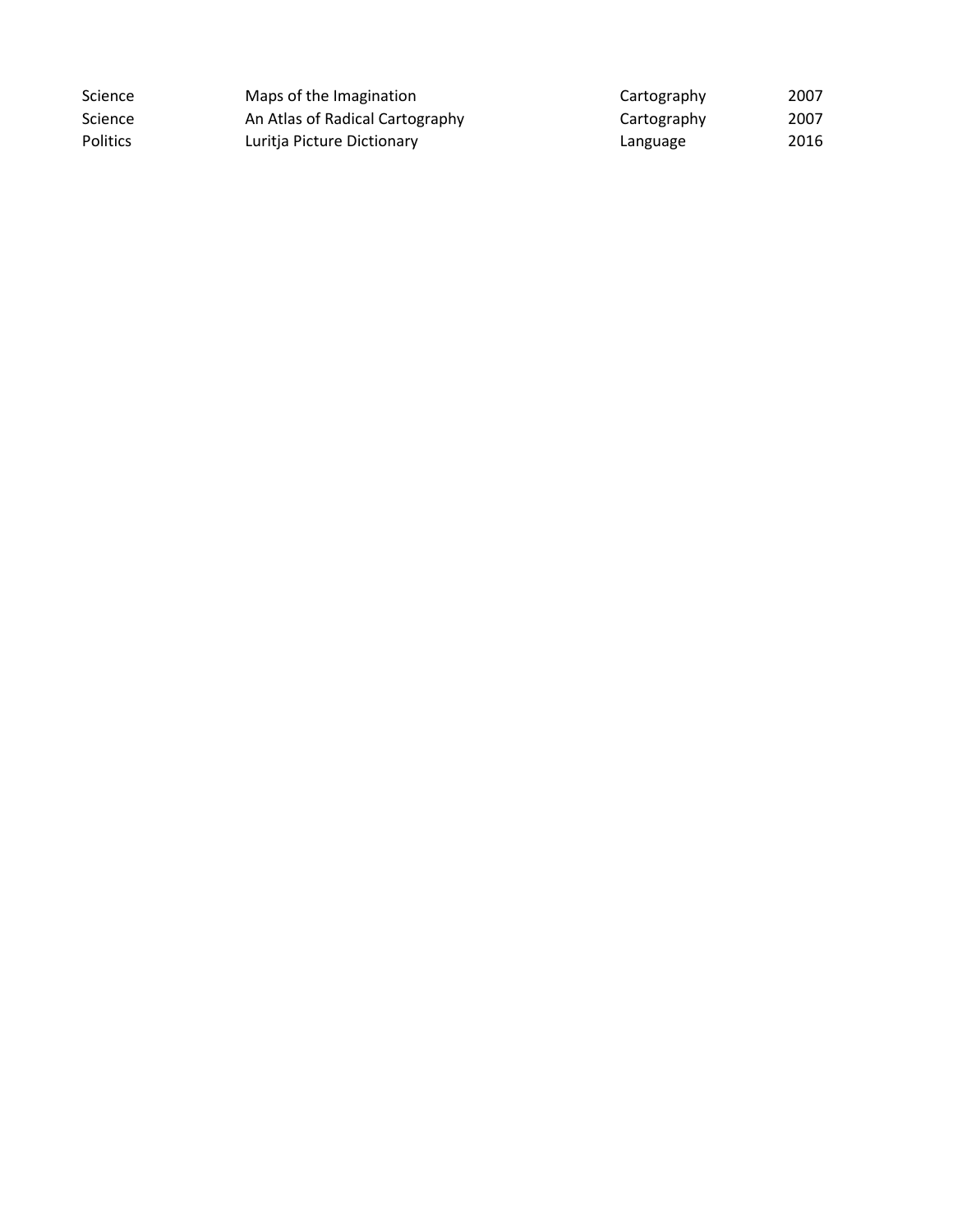| <b>City</b>               | <b>Country</b>          | <b>Author</b>                                        |
|---------------------------|-------------------------|------------------------------------------------------|
| <b>Florence</b>           | <b>Italy</b>            | Jacobus Angelus, Ptolemy                             |
| <b>Venice</b>             | <b>Italy</b>            | Johann and Wendelin of Speyer, Pliny                 |
| Valencia                  | <b>Spain</b>            | Jodi de Centelles                                    |
| <b>Priove</b>             | <b>Italy</b>            | Printed by Meshullam Cusi Rafa ben Moses Jacob       |
| <b>Mantua</b>             | <b>Italy</b>            | <b>Judah Ben Jehiel</b>                              |
| Lübeck                    | <b>Germany</b>          | <b>Lucas Brandis</b>                                 |
| London                    | England<br><b>Italy</b> | <b>Geoffrey Chaucer</b>                              |
| <b>Paris</b>              | <b>France</b>           | Guido de Monte Rochen                                |
| Rome                      | <b>Italy</b>            | Johannes Philippus de Lignamine, Apuleius Platonicus |
| Bologna                   | <b>Italy</b>            | Printed by Abraham ben Hayim of Pesaro               |
| <b>Mainz</b>              | <b>Germany</b>          | Jacob Meydenbach                                     |
| <b>Mainz</b>              | <b>Germany</b>          | Johannes von Cube                                    |
| <b>Florence</b>           | <b>Italy</b>            | <b>Homer</b>                                         |
| <b>Paris</b>              | <b>France</b>           | <b>William of Ockham</b>                             |
| <b>Augsburg</b>           | <b>Germany</b>          | <b>Johannes Angelus</b>                              |
|                           |                         |                                                      |
| <b>Sevilla</b>            | <b>Spain</b>            | Fernando de Rojas                                    |
| London                    | <b>England</b>          | <b>Richard Pynson (Printer)</b>                      |
| <b>Venice</b>             | <b>Italy</b>            | <b>Bomberg (Printer)</b>                             |
| <b>Wittenberg Germany</b> |                         | <b>Martin Luther</b>                                 |
| Frankfurt German          |                         | <b>Thomas Murner</b>                                 |
| <b>Basel</b>              |                         | <b>Switzerlant Marsilio of Padua</b>                 |
| <b>Venice</b>             | <b>Italy</b>            | <b>Gian Giorgio Trissino</b>                         |
| London                    | England                 | <b>William Tyndale</b>                               |
| London                    | England                 | Niccolò Machiavelli                                  |
| Mexico City Mexico        |                         | Dominicans, Printed by Juan Pablos                   |
| London                    | England                 | <b>John Price of Brecon</b>                          |
| <b>Heidelberg Germany</b> |                         | Otto Jespersen                                       |
| Not Known France          |                         | François Rabelais                                    |
| <b>Venice</b>             | <b>Italy</b>            | <b>Dante Alighieri</b>                               |
| Antwerp                   | Belgium                 | Antonio de Nebrija, Dioscorides                      |
| Mexico City Mexico        |                         | Catholic Church, Printed by Juan Pablos              |
| <b>Basel</b>              |                         | <b>Switzerlant Gerardus Mercator</b>                 |
| Lisbon                    | Portugal                | Luís Vaz de Camões                                   |
| Copenhage Denmark         |                         | <b>Tychonis Brahe</b>                                |
| London                    | <b>England</b>          | <b>Christopher Saxton</b>                            |
| <b>Madrid</b>             | <b>Spain</b>            | Fray Luis de León                                    |
| London                    | England                 | <b>William Bullokar</b>                              |
| <b>Basel</b>              |                         | <b>Switzerlant Andreas Vesalius</b>                  |
| <b>Venice</b>             | <b>Italy</b>            | <b>Ibn Sina</b>                                      |
| <b>Venice</b>             | <b>Italy</b>            | <b>Bomberg (Printer)</b>                             |
| London                    | England                 | <b>Edmund Spenser</b>                                |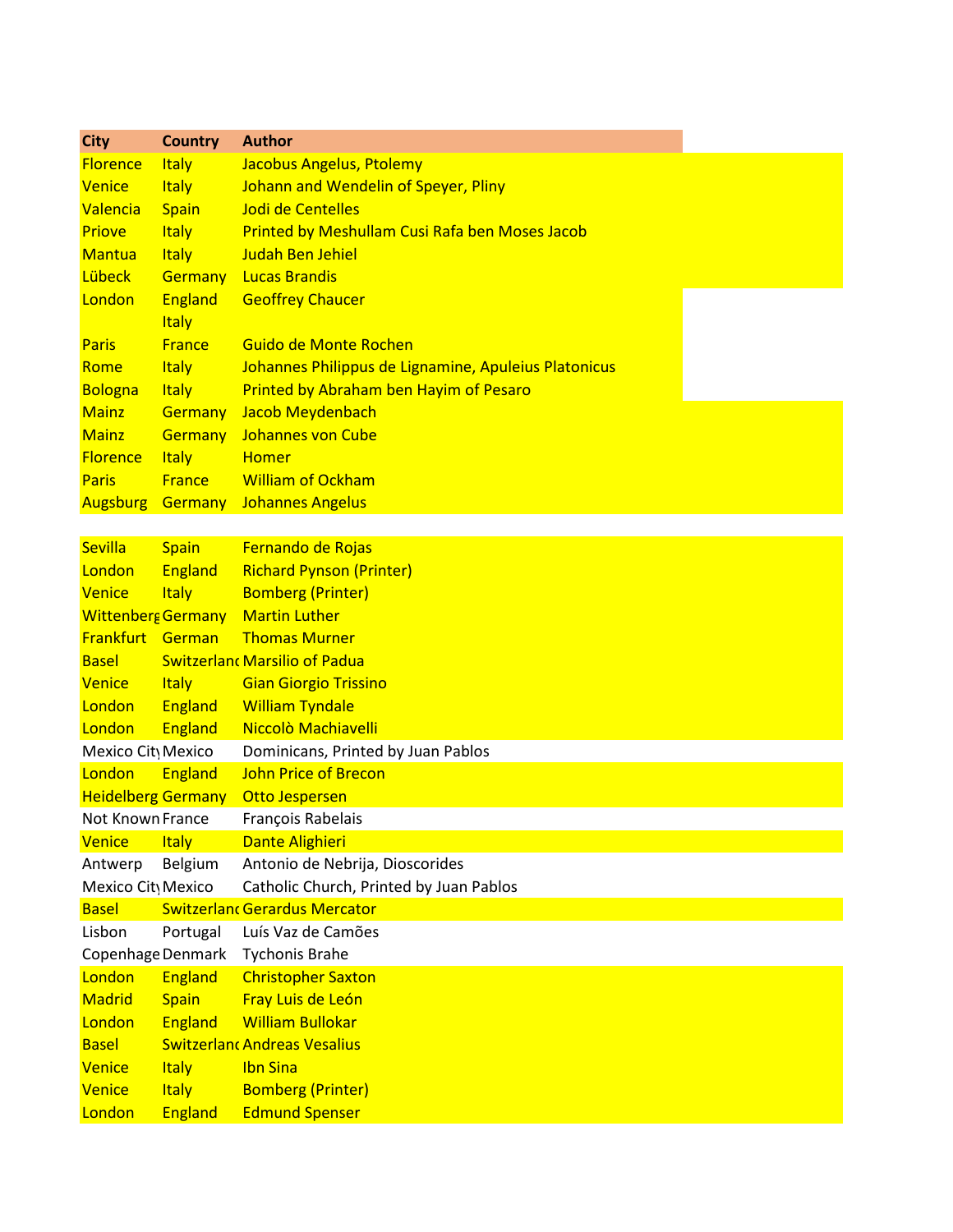| Antwerp                  | <b>Belgium</b> | <b>Abraham Ortelius</b>                            |
|--------------------------|----------------|----------------------------------------------------|
| Valencia                 | <b>Spain</b>   | Miguel de Cervantes Saavedra                       |
| <b>Paris</b>             | <b>France</b>  | <b>Jean Robin</b>                                  |
| London                   | <b>England</b> | <b>William Shakespeare</b>                         |
| London                   | <b>England</b> | <b>Marc Lescarbot</b>                              |
| Venice                   | <b>Italy</b>   | <b>Galileo Galilei</b>                             |
| London                   | <b>England</b> | <b>Printed by Robert Barker</b>                    |
|                          |                | Amsterdan The Nether Henry Ainsworth               |
| Rome                     | <b>Italy</b>   | <b>Galileo Galilei</b>                             |
| Frankfurt                | Germany        | Johannes Kepler                                    |
| London                   | <b>England</b> | <b>William Shakespeare</b>                         |
| <b>Zurich</b>            | <b>Germany</b> | Johann-Jacob Bodmer                                |
| <b>Napels</b>            | <b>Italy</b>   | Donato d'Eremita                                   |
| Ulm                      | <b>Germany</b> | <b>Tychonis Brahe</b>                              |
| <b>Frankfurt Germany</b> |                | <b>William Harvey</b>                              |
| Cambridge USA            |                | Printed by Stephen Day                             |
|                          |                | Paris and A France and Nicholas Sanson D'Abbeville |
| London                   | <b>England</b> | <b>Thomas Hobbes</b>                               |
| Breslau (W Poland        |                | Andreas Gryphius                                   |
| Copenhage Denmark        |                | Unnamed                                            |
| London                   | <b>England</b> | <b>John Milton</b>                                 |
| <b>Nuremberg Germany</b> |                | Hans Jakob Christoffel von Grimmelshausen          |
| London                   | <b>England</b> | <b>Isaac Newton</b>                                |
| London                   | <b>England</b> | <b>John Locke</b>                                  |
|                          |                |                                                    |
| Paris                    | <b>France</b>  | Nicholas de Fer                                    |

| Amsterdan The Nether N/A |                |                                                       |
|--------------------------|----------------|-------------------------------------------------------|
| Philadelphi USA          |                | Printed by Benjamin Franklin                          |
| Venice                   | <b>Italy</b>   | <b>Carlo Goldoni</b>                                  |
| Geneva                   |                | Switzerlanc Jean-Jacques Rosseau                      |
| <b>Paris</b>             | <b>France</b>  | <b>Denis Diderot</b>                                  |
| <b>Paris</b>             | <b>France</b>  | Jean Étienne Montucla                                 |
| <b>Paris</b>             | <b>France</b>  | Henri-Louis Duhamel du Monceau                        |
| London                   | <b>England</b> | <b>William Buchan</b>                                 |
| London                   | <b>England</b> | <b>Phillis Wheatley</b>                               |
| London                   | <b>England</b> | <b>Sir John Herschel</b>                              |
| Philadelphi USA          |                | John Dunlap (Printer)                                 |
| London                   | <b>England</b> | <b>Edward Gibbon</b>                                  |
| London                   | <b>England</b> | <b>Henry Pelham, Francis Jukes</b>                    |
| Philadelphi USA          |                | John Dunlap and David Claypoole (Printers)            |
| New York USA             |                | Alexander Hamilton, James Madison, and John Jay       |
| <b>Coblenz</b>           | <b>Germany</b> | N/A                                                   |
| <b>Berlin</b>            | <b>Berlin</b>  | Mendelsohn                                            |
| <b>London</b>            | <b>England</b> | <b>William Blake</b>                                  |
| <b>Brussels</b>          | Belgium        | Giacomo Casanova                                      |
| Vienna                   | Austria        | Immanuel Kant                                         |
| London                   | <b>England</b> | <b>William Wordsworth and Samuel Taylor Coleridge</b> |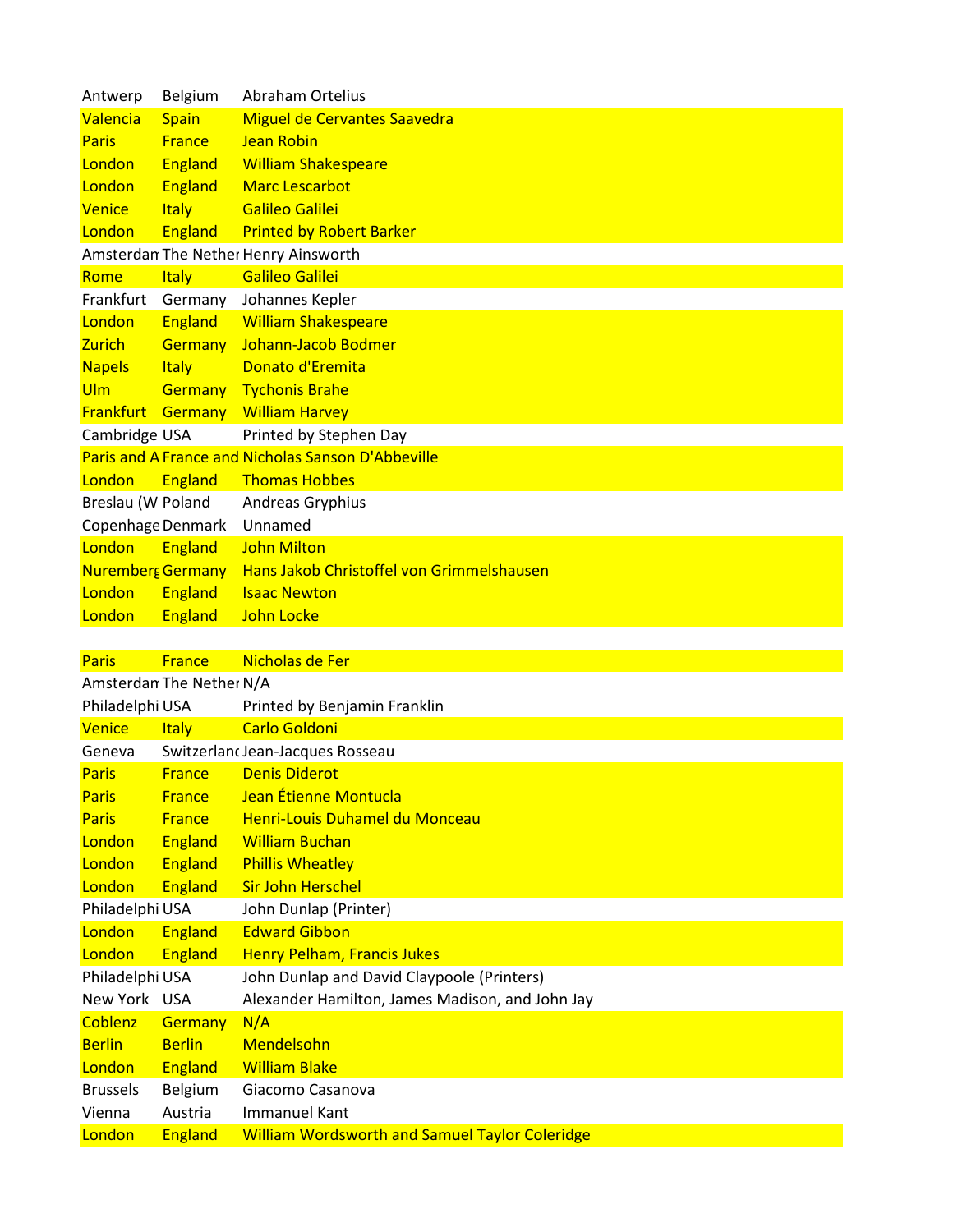| <b>Madrid</b>                 | <b>Spain</b>          | Leandro Fernández de Moratín                                                |
|-------------------------------|-----------------------|-----------------------------------------------------------------------------|
| <b>Paris</b>                  | <b>France</b>         | Pierre-Joseph Redouté                                                       |
| <b>Frankfurt</b>              | <b>Germany</b>        | <b>Heinrich von Kleist</b>                                                  |
| London                        | <b>England</b>        | <b>Jane Austen</b>                                                          |
| Edinburgh Scotland            |                       | <b>Sir Walter Scott</b>                                                     |
| London                        | <b>England</b>        | <b>Mary Shelley</b>                                                         |
| London                        | <b>England</b>        | <b>George Landmann</b>                                                      |
| <b>Hamburg a Germany</b>      |                       | N/A                                                                         |
| <b>Hamburg</b>                | Germany               | N/A                                                                         |
| <b>Berlin</b>                 | <b>Germany</b>        | <b>Georg Wilhelm Friedrich Hegel</b>                                        |
| <b>Paris</b>                  | <b>France</b>         | Jean Baptiste Joseph Delambre                                               |
| Edinburgh Scotland            |                       | <b>John James Audubon</b>                                                   |
| Palmyra                       | <b>USA</b>            | Joseph Smith                                                                |
| <b>Boston</b>                 | <b>USA</b>            | John Chickering                                                             |
| Copenhage Denmark             |                       | Rasmus Rask                                                                 |
| Vilna                         | Lithuania             | N/A                                                                         |
| London                        | <b>England</b>        | <b>Alexis de Tocqueville</b>                                                |
| <b>St. Petersb Russia</b>     |                       | <b>Nikolay Vasilyevich Gogol</b>                                            |
| London                        | <b>England</b>        | Sir Joshua Reynolds                                                         |
| <b>Boston</b>                 | <b>USA</b>            | <b>Frederick Douglass</b>                                                   |
| London                        | <b>England</b>        | <b>Friedrich Engels and Karl Marx</b>                                       |
| Philadelphi USA               |                       | Lord Macaulay                                                               |
| Brooklyn                      | <b>USA</b>            | Walt Whitman                                                                |
| London                        | <b>England</b>        | <b>Charles Darwin</b>                                                       |
| London                        | <b>England</b>        | <b>Joseph Lister</b>                                                        |
| <b>Madrid</b>                 | <b>Spain</b>          | Juan Valera                                                                 |
| Copenhage Denmark             |                       | Henrik Ibsen                                                                |
| Oxford                        | <b>England</b>        | N/A                                                                         |
| London                        | England               | <b>Henry Eeles Dresser</b>                                                  |
| London                        | England               | <b>Louis Pasteur</b>                                                        |
| <b>Boston</b>                 | <b>USA</b>            | Edited Mabel Loomis Todd and Thomas Wentworth Higginson, by Emily Dickinson |
| <b>Madrid</b>                 | <b>Spain</b>          | <b>Benito Pérez Galdós</b>                                                  |
|                               |                       | New York a USA and Er William Osler                                         |
|                               |                       | Leipzig and Germany a Sigmund Freud                                         |
|                               |                       | Amsterdan The Nether Bernard Picart                                         |
| Warsaw                        | Poland                | Yisrael Meir ha-Cohen Kagan                                                 |
| Cambridge, USA                |                       | W.E. Burghardt Du Bois                                                      |
| <b>Alicante</b>               | <b>Spain</b>          | <b>Rubén Darío</b>                                                          |
| St. Petersb <sub>Russia</sub> |                       | <b>Emperor Nicholas II</b>                                                  |
| Dublin                        | Ireland               | John Millington Synge                                                       |
| <b>Paris</b>                  | <b>France</b>         | <b>Marcel Proust</b>                                                        |
| London                        | England               | T.S. Eliot                                                                  |
| Zurich                        | Switzerland Hugo Ball |                                                                             |
| Granada                       | <b>Spain</b>          | <b>Federico Garcia Lorca</b>                                                |
| Milan                         | Italy                 | F.T. Marinetti                                                              |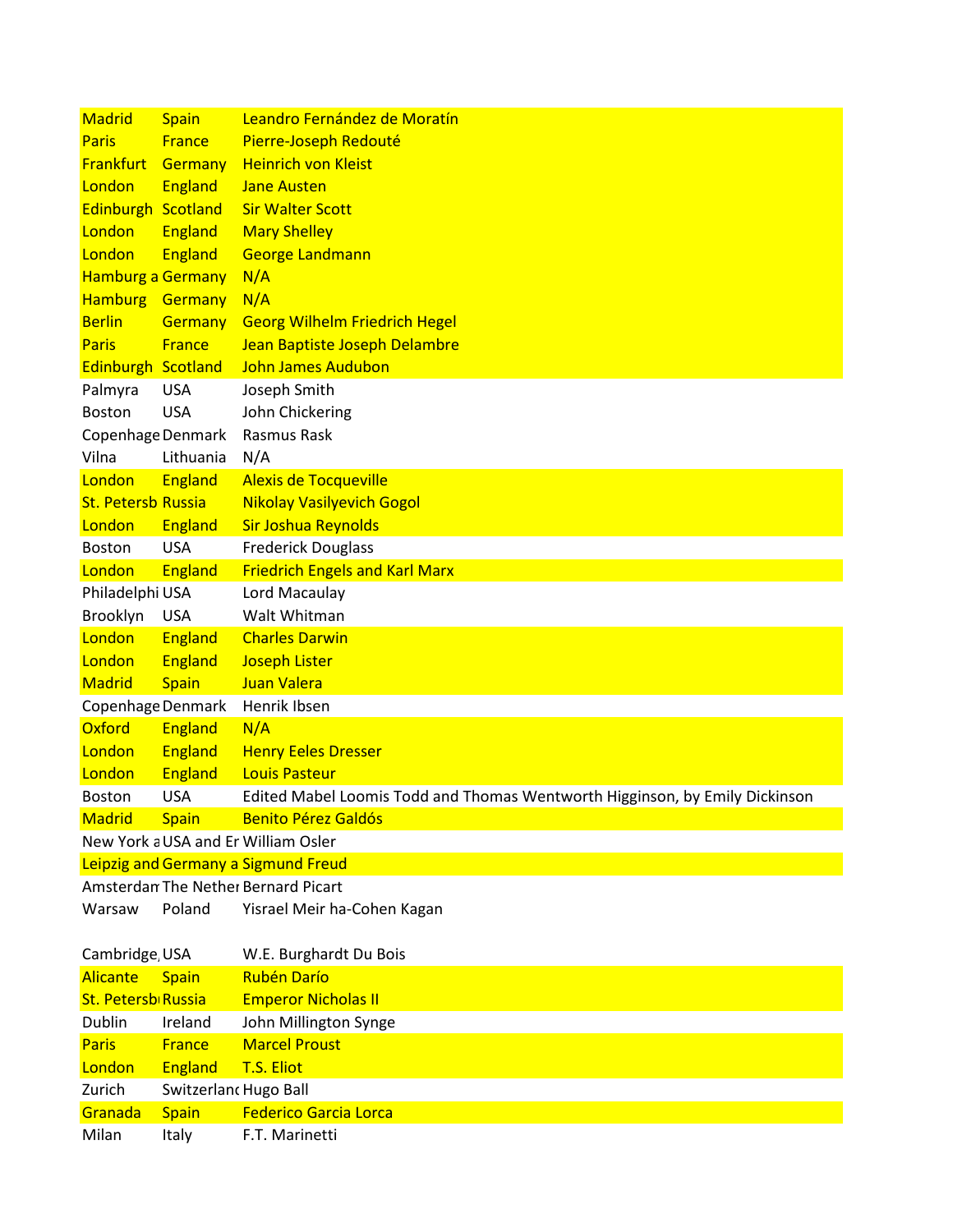| <b>Milan</b>                      | <b>Italy</b> | <b>Created by Benito Mussolini</b>                         |
|-----------------------------------|--------------|------------------------------------------------------------|
| Weimer                            | Germany      | Walter Gropius and Herbert Bayer                           |
| New York USA                      |              | F. Scott Fitzgerald                                        |
| Munich                            | Germany      | <b>Adolf Hitler</b>                                        |
| Paris                             | France       | Group of Russian Anarchists Abroad                         |
| London                            | England      | <b>William Butler Yeats</b>                                |
| Lisbon                            |              | Portugual Fernando Pessoa                                  |
| New York USA                      |              | Margaret Mitchell                                          |
| New York USA                      |              | Edwin Hubble                                               |
| San Diego USA                     |              | Robert Penn Warren                                         |
| Vienna                            | Austria      | Paul Celan                                                 |
| London                            | England      | Arturo Barea                                               |
| New York USA                      |              | <b>Arthur Miller</b>                                       |
| <b>Berlin</b>                     | Germany      | Hannah Arendt                                              |
| New Haver USA                     |              | W.S. Merwin                                                |
| Paris                             | France       | Samuel Beckett                                             |
| Stuttgart                         | Germany      | Charles Olson                                              |
| Paris                             | France       | Ezra Pound                                                 |
| Milan                             | Italy        | Giuseppe Tomasi di Lampedusa                               |
| Dublin                            | Ireland      | Translation Section of the Houses of the Oireachtas        |
| Darmstadt Germany                 |              | Günter Grass                                               |
| New York USA                      |              | Lorraine Hansberry                                         |
| Munich                            | Germany      | Jürgen Habermas                                            |
| London                            | England      | Sylvia Plath                                               |
| New York USA                      |              | Malcolm X                                                  |
| New York USA                      |              | Richard Feynman                                            |
| Cambridge, USA                    |              | R.W. Wilson, A.A. Penzias                                  |
| New York USA                      |              | James D. Watson                                            |
| New York USA                      |              | Philip Roth                                                |
| Edinburgh Scotland                |              | Bishop John Carswell from John Knox                        |
| Cambridge, USA                    |              | John Rawls                                                 |
| Jerusalem Israel                  |              | Chaim Rabin                                                |
| New York USA                      |              | Noam Chomsky                                               |
| Oxford                            | England      | <b>Richard Dawkins</b>                                     |
| Chicago                           | <b>USA</b>   | Ed. J. B. Harley, David Woodward                           |
| London                            | England      | <b>Stephen Hawking</b>                                     |
| Cheshire, CUSA                    |              | <b>Edward R. Tufte</b>                                     |
| Chicago<br>Madrid                 | <b>USA</b>   | Mark Monmonier                                             |
|                                   | Spain        | Fernando García de Cortázar and José Manuel González Vesga |
| New York USA                      |              | Stephen Pinker                                             |
| Cambridge England<br>New York USA |              | Robert Greeley, Raymond Baston<br>Abraham Sinkov           |
| New York USA                      |              | <b>William Carlos Williams</b>                             |
|                                   |              |                                                            |
| London                            | England      | Arthur Philip Norton                                       |
| Cambridge England                 |              | Martha C. Nussbaum                                         |